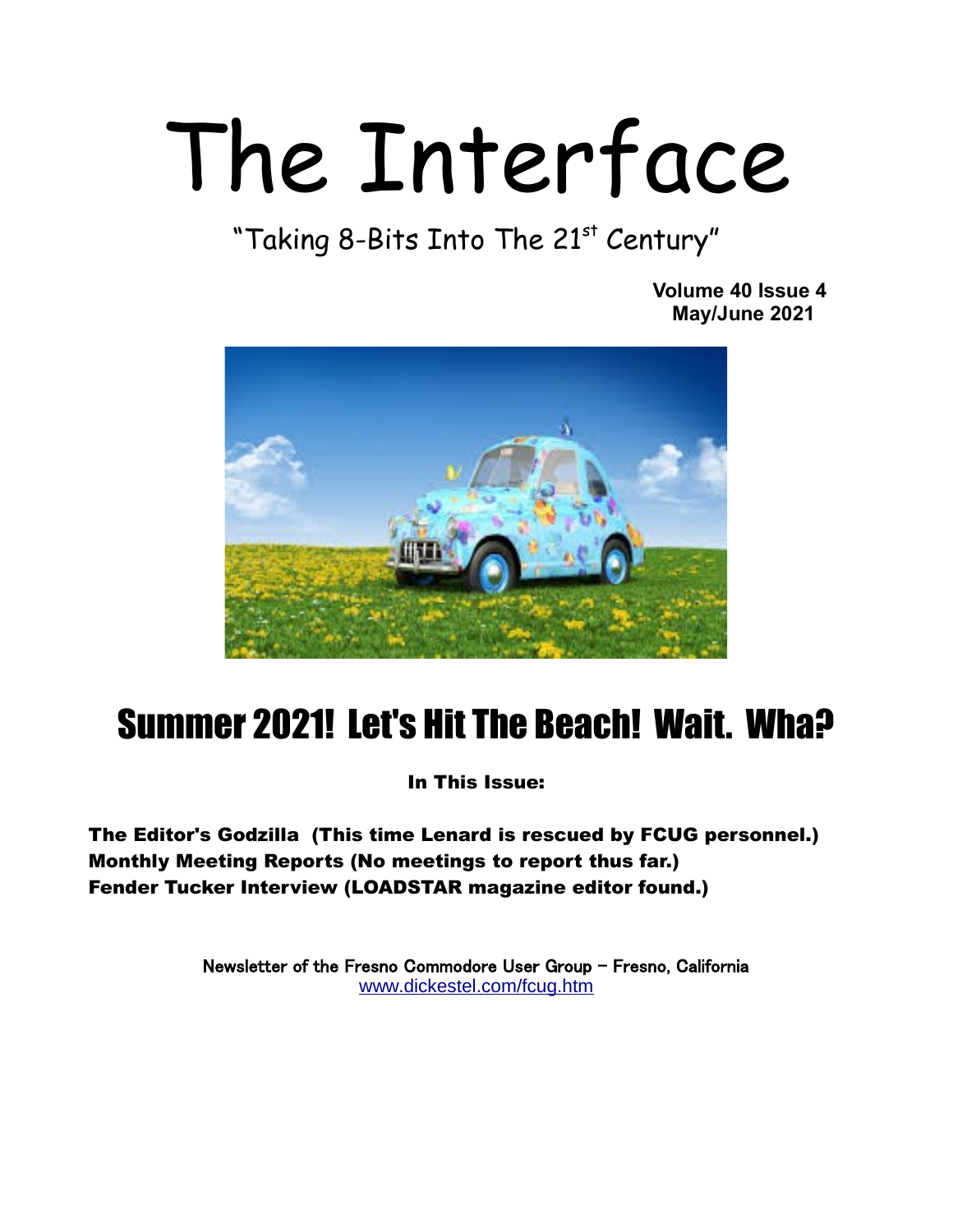

### **THE EDITOR'S GODZILLA**

by Lenard R. Roach

### **SEASONED COMMODORE VETERAN HELPS ROOKIE USER**

Just when you think you've got a situation or problem completely figured out and solved one hundred percent, something pops up that shows you that you really don't know diddly squat and you haven't solved anything. Such was the case that happened to me recently when I was working on one of my books to get it ready for publication.

I'm an avid Commodore person, using it to pay bills on a weekly basis at least. Sometimes I come across a disk that doesn't have a label on the front. I sit there at my Commodore desk, staring at the 5.25", black, two-dimensional thing, wondering what I put on there and why did I take off the label. Could it be something that I was hiding from prying eyes? Illicit material?

I come across the blank disk problem periodically when I'm in the middle of a project. When I fill up a disk, I must look for a blank disk in order to continue that project. I prefer a blank disk. Yet, is the disk that I am intending to use truly blank? Or is it just full of needed information that I don't want to erase? Life is chock full of questions.

Usually I take the gamble. I remove my full disk, insert the unlabeled disk (without doing a disk

format or a directory read), and save my work, hoping against hope that I don't corrupt any files that I really want to keep on the unlabeled disk. Nine times out of ten, I win that gamble, and my current work is saved. Then I can exit the program that I am working on so that I can immediately investigate that unlabeled disk. I lose ten percent of the time... well, we won't get into that right now. It will only bring me to cussing and swearing which is something that I try to avoid in life, since one of my New Year's resolutions is to be a man with a better choice of words.

For a few months I had been working on a new skit book, "The Fourth Equinox." In this particular volume, I'd written three skits and plays, converted them from Commodore GEOWrite to PC, and saved them on a flash drive. Even with editing and refining the manuscripts to match the formats required by the book printer, Kindle Direct, the manuscript had fallen short of a page count with which I felt comfortable, i.e., I preferred to write thick books of 200 pages or better.

Years ago when I had "Run/Stop-Restore" published by Author House, I learned the company had condensed the manuscript down to a paltry 118 pages. My manuscript had been reduced to a simple bathroom reader. Back then it hurt, but I learned my lesson. I've had to focus more on content, to give what I thought the reader deserved – something to read and not to glance over. "The Fourth Equinox," with its three stories, had ended up being a small 143 pages. I was not happy with this, but I didn't have any more content to add at the time. If I wanted to publish this book, I would have to settle with this amount of fewer pages.

One evening I was working on my Commodore, doing what I dreaded to do but was a necessary evil when you're supposed to be a responsible adult. That evil was paying bills. During the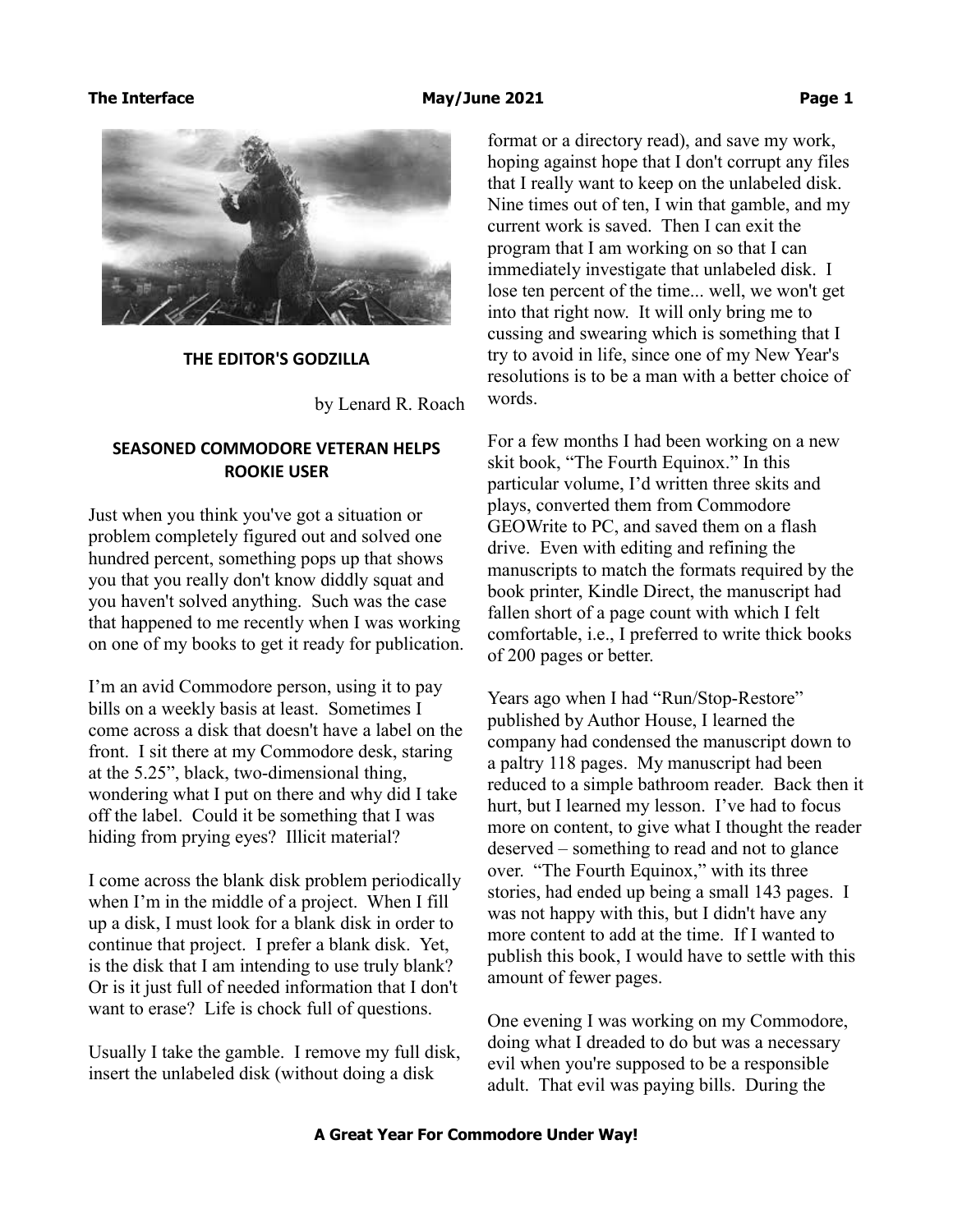year, onto a 5.25" disk I would add new categories of new creditors that needed to be paid and subtract creditors that had already been paid in full. With all this writing to the disk, my disk would fill up with information. At this particular time, I had very little room left on the disk and needed to find a new blank one to start fresh. I went to locate a blank in my stack of Commodore disks and came across an unlabeled disk. With apprehension, I saved what information I had onto the newly acquired disk, exited my work, and then decided to see exactly what it was on the disk.

When I hit RETURN after LIST on the computer, I was freaked out a little with what I had found. This disk had a very old, two-act play that I had written back in 2004 while in my son's hospital room at Children's Mercy as I awaited his recovery from nearly fatal AML leukemia. I had forgotten all about this work. It was entitled, "A Baker's Christmas," and starred the entire choir of my local house of worship, with its three top singers as down-and-out transients who seek refuge in a busy mall on Christmas Eve and go through a Three Stooges series of situations that bring them from poverty to prosperity. It was written in two formats – GEOWrite 128 and Speedscript 3.0. I hadn't worked with either word-processing programs in decades since publishing houses abandoned the Commodore w.p. formats years ago with the ushering in of new word-processing formats. I had to adapt to the publishing house's PC ways; it was the nature of the beast.

Now that I had "A Baker's Christmas" to add to "The Fourth Equinox" and bring the page count up to something that I could find a little more comfortable, I had a new problem. I had to get the document out of the Commodore w.p. formats and into a PC format. I thought that having a computer would take care of answering any problem, but document conversion between two, incompatible computers just added more

questions.

Not a big deal. Dick Estel, one of the senior members of the Fresno Commodore User Group, had sent me copies of the CBM to PC converter program, Big Blue Reader. I would simply run BBR on my Commodore and convert the document into a .txt format, a format that the PC would understand. I got into my file box of frequently used disks and found a copy of Big Blue Reader and booted the program through Commodore 128 mode. Providence had other plans apparently.

### SYNTAX ERROR IN 150.

Beautiful. My only hope to convert the Commodore w.p. files to PC was once again stopped, this time by a corrupted application disk. I went into my e-mail on my PC and sent Dick a note explaining to him what had happened. He had sent me his last copies of Big Blue Reader some time ago, but I was hoping he might have had one more in the dark recesses of his Commodore files. He replied that he did not. I scoured the Internet for available copies of BBR. A dealer was selling his copy for \$75 on Ebay, but it was the Commodore 64 version, and there was no guarantee the disk would work. He did not offer a refund if the disk failed in any way. I was beginning to panic. How would I convert Commodore files to PC without a converter? In my early years as the editor for the FCUG newsletter, "The Interface," I did the "line-byline" method, i.e., look at the document on the Commodore screen and type it into PC. I really didn't want to go back to doing that again. "A Baker's Christmas" was a sizable document. I looked again through my storage, hoping against hope to find a working disk copy of BBR. After several passes through the storage, I found two copies of the program that were back-ups which I must have made a few years ago. I put a copy into the 1571 disk drive and booted the program up. Hallelujah, I had a working copy! My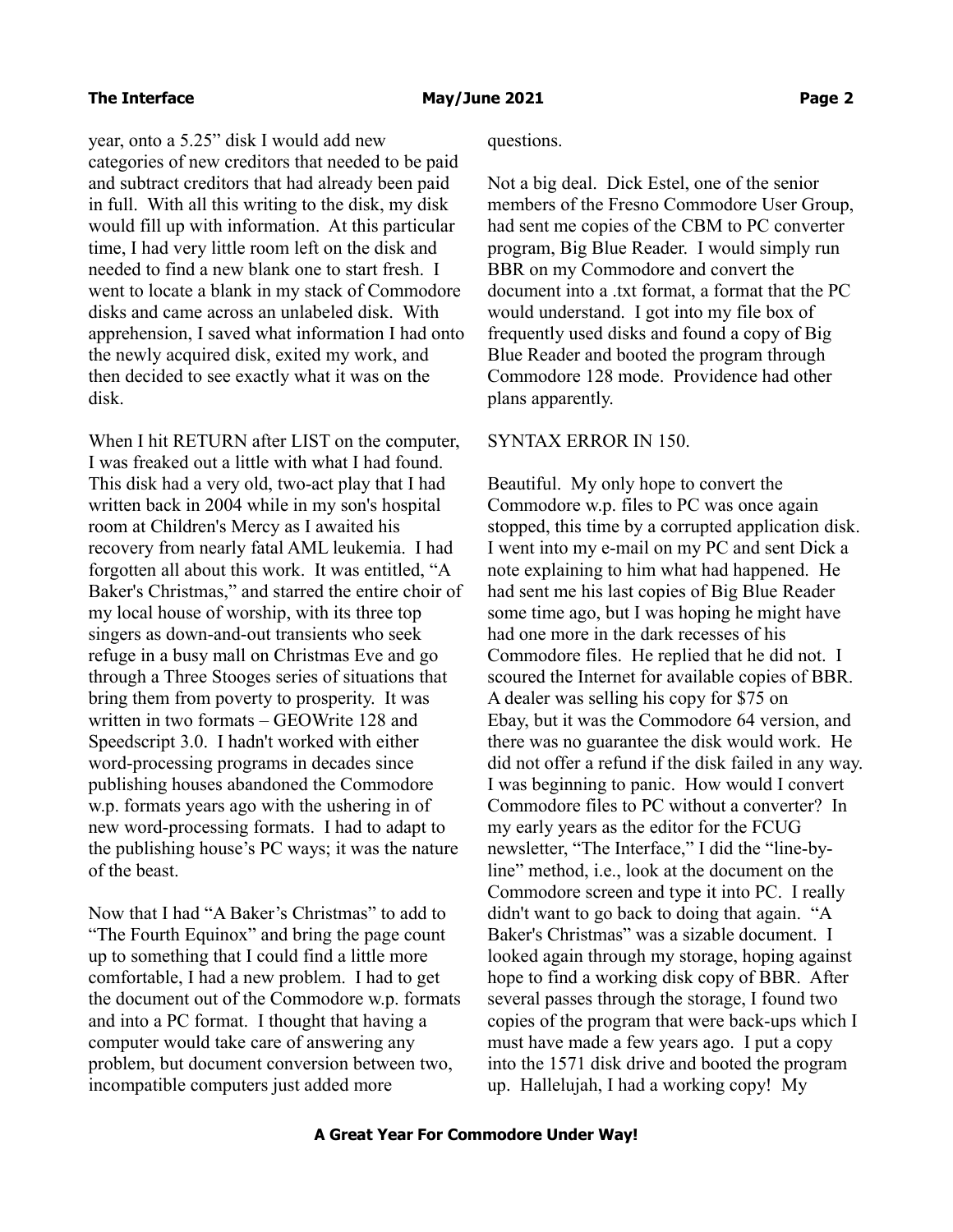panicked self breathed a sigh of relief. I was back in business. I stared at the opening screen for a minute.

Um, how does this program work again?

Yes, I had drawn a blank on how to operate Big Blue Reader. I poked around at the Commodore keyboard, trying this combination of functions and that combination of functions. Through trial and error, I got the Speedscript version of "A Baker's Christmas" to convert and transfer onto a 3.5" PC disk. I was surprised I knew how the PC conversion function worked in Big Blue Reader, but now I had something to work with. Yet, I still was not satisfied. I knew that one day I would not be able to convert a file from Commodore to PC, because I didn't understand the process of getting "A Baker's Christmas" to convert into a PC wordprocessing format in the first place.

Once again, I sent Dick an e-mail asking him if he remembered the combination of functions that made Big Blue Reader convert CBM w.p. Files to PC, especially files that were written in GEOWrite. Dick got back to me very quickly with a Word document that gave a Reader's Digest version on how to operate Big Blue Reader, a document he had written during the times he possessed the program. I was excited. I now had a working copy of Big Blue Reader and instructions on how to operate it. I saved the instructions to my laptop and also printed off a hard copy so I could place it on my Commodore desk for quick reference. I sent Dick a congratulatory e-mail thanking him for his help and saving me the money that I would have spent on an inferior copy of BBR.

I discovered I was doing just about everything wrong in the operating Big Blue Reader. I was missing several steps before actual conversion could begin. With Dick's quick read manual, I was now able to avoid those mistakes.

I converted a fresh, clean copy of my Commodore-formatted story into a .txt file, ready for the word processor on my PC, ready for any needed corrections to clean up the document for possible printing. As for my working copy of BBR, I got out my disk copier from Creative Micro Designs in order to make a fresh back up of BBR onto a 3.5" disk. Somehow, this particular disk copier refused to recognize my 1581 disk drive as being in-line; I couldn't use its whole disk copier. I had to use the nibbler portion of the copying program, which recognized my 1581 disk drive, and made the copy. "A Baker's Christmas" made it into my newest play book and brought the page count up to 183. It was not in my personal comfort zone of 200 plus pages, but in this case, with all the difficulties I went through, I wasn't going to complain.

**MONTHLY MEETING REPORTS**

by Robert Bernardo & Dick Estel

### **May and June 2021**

No meetings scheduled for May and June this year due to the pandemic, but we are so close to having one that we can actually see the light at the end of the tunnel. Let's hope that the light is not an oncoming Peterbilt.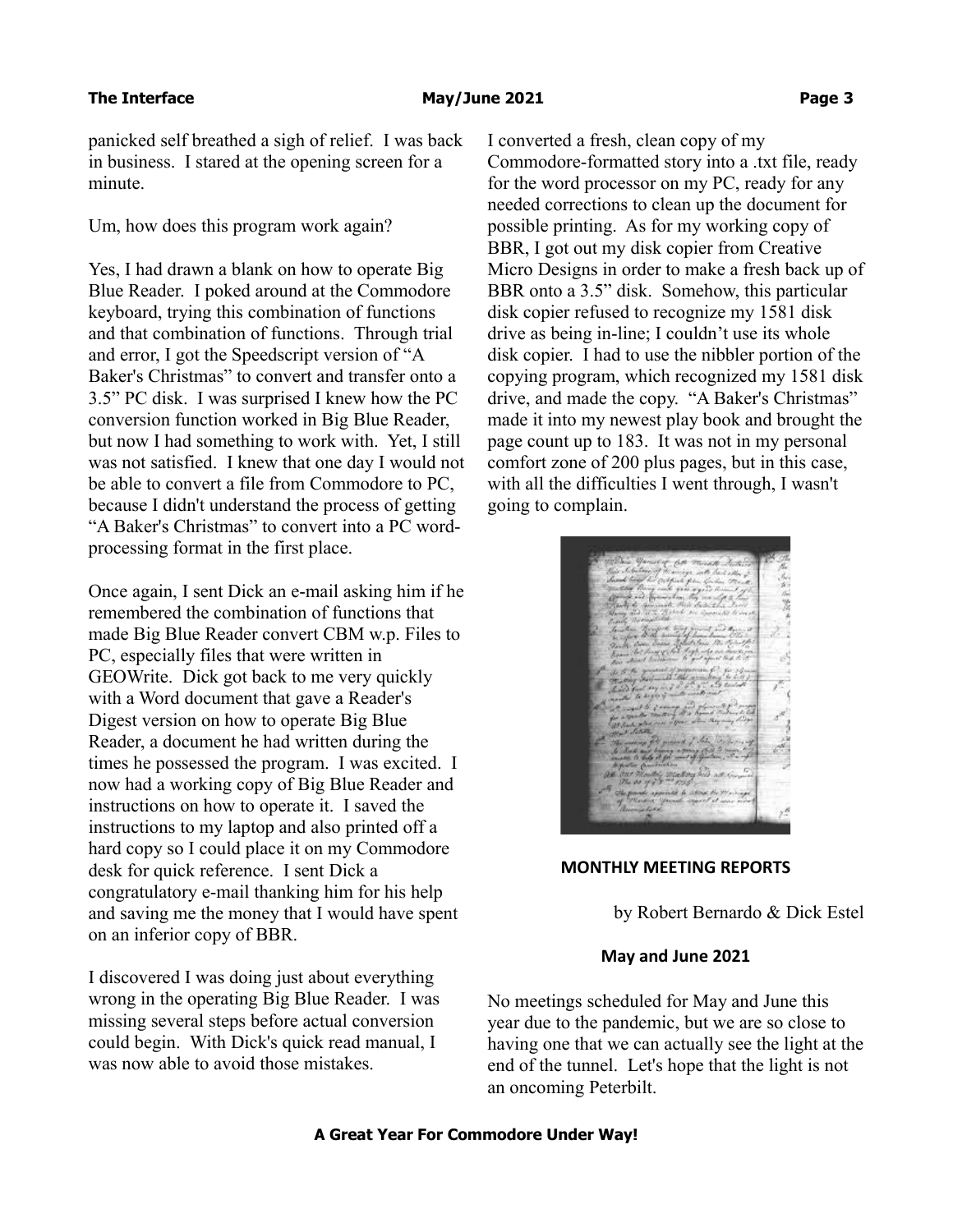

### **FENDER TUCKER INTERVIEW**

### **by Guest Eric "AmigaLove" Hill**

Loadstar was a magazine-on-disk monthly publication produced in Shreveport, Louisiana, that served the Commodore 64 and 128 computer user base. It officially ran from 1987 - 2007 and was under the ownership of Softdisk, which also produced disk mags for the IBM PC, Apple and Macintosh computers. Loadstar, however, was the longest running publication of the bunch.

Loadstar provided an affordable and easy-to-use platform for Commodore users to get lots of carefully vetted high-quality software, tools and information. Contents included applications for education, games, graphics, utilities and more, all within its unique and very cool graphical "operating system" that continuously evolved and improved over time.

Possibly one of the greatest names for a C64 mag, it chose its moniker from the way we most commonly load our disks:

Load "\*",8,1

Rather than being a "cover disk" bundled with a typical paper magazine, Loadstar literally was the magazine in its entirety. It originally shipped on 5.25" floppy disks with programs on both sides primarily for the Commodore 64, although 128

programs and disks were also offered. In the midto-late 90s Loadstar would also make the move to 1581 compatible 3.5" disks as well.

Fender Tucker was the Managing Editor for Loadstar from 1989-2000, covering disk mags #47 - 199. Loadstar would continue to produce disks up to issue #250 after Mr. Tucker's departure.

The following is an interview and correspondence I shared with Mr. Tucker over the course of last few months (July 2020 - Jan 2021).

If you would like to purchase a vast Loadstar archive, which covers issues 1 - 199, you can pick it up for only \$15 here. I describe in detail what it includes at the end of this article.

Fender Tucker also provided two biographical essays, one of which is the perfect place to start.

--

### **HOW THE TOWER CAME TO BE**

### **by Fender Tucker August, 2020**

I first heard about LOADSTAR soon after I bought a Commodore 64 back in 1984. I had hated computers in general back then because I had to take some computer classes back in the late 70s when I fitfully attended New Mexico State University, majoring in Electronic Technology. A "computer" was a building where I had to take IBM punchcards and wait with a bunch of nerds for the IBM 360 to process them. What a waste of time! I had one of the best jobs of my life at the time, playing guitar in the house band at the Las Cruces Inn, and since computers had nothing to do with my interests, (sex, dope and books), I was happy to have nothing to do with them.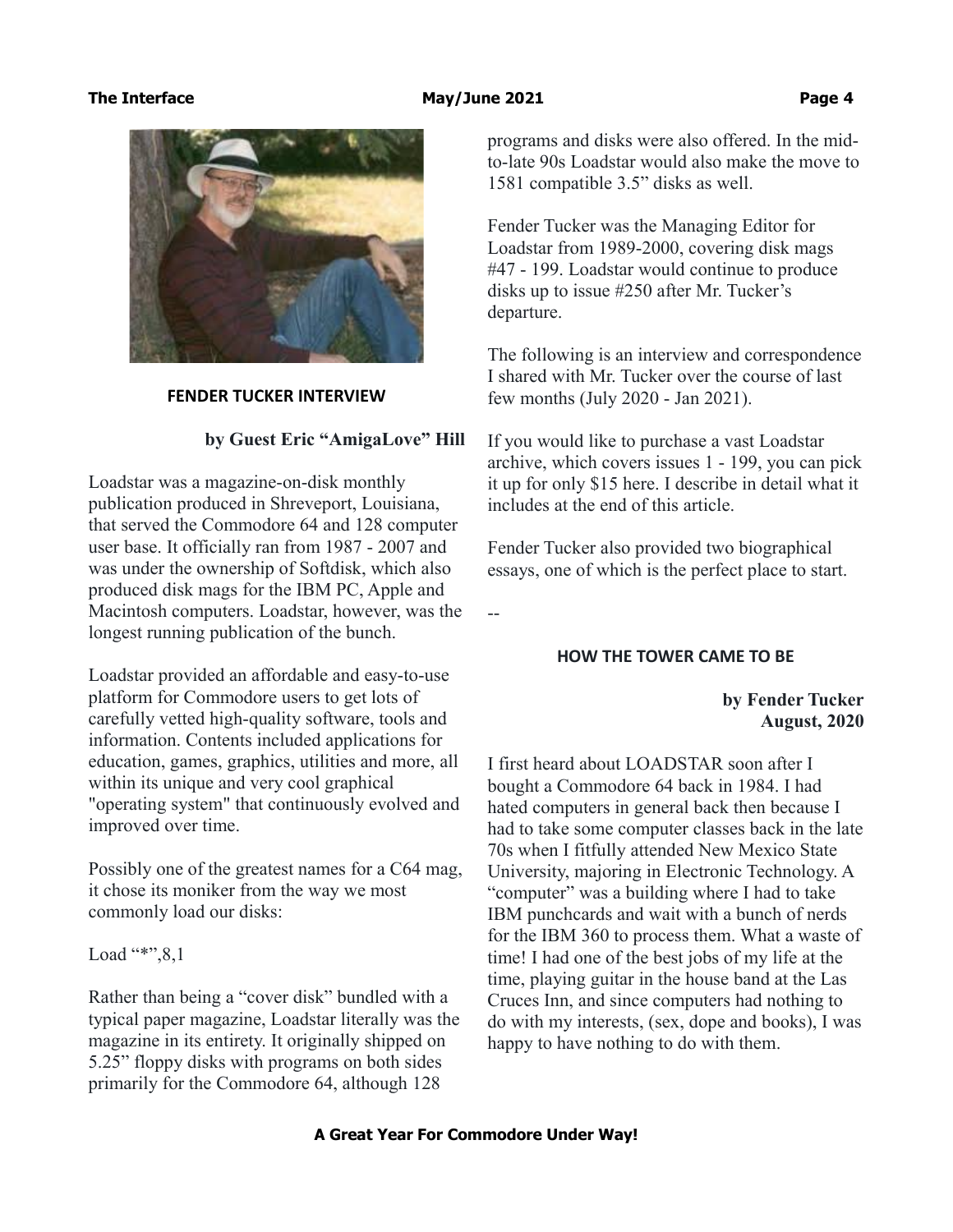Then, around 1981, my little brother John bought an Apple and convinced me that they were the greatest little puzzle machine ever invented. With a computer you could invent your own puzzles, program it to present the puzzle without revealing the answer, and then keep score for you afterwards. It was like having a friend with the same interests as you, but without a pesky ego to get in the way.

I bought the first computer under \$100, a Timex Sinclair 1000. I must have been really desperate for an egoless friend because I actually liked it. Then I got a Commodore VIC-20 for about \$200 and eventually a Commodore 64 for about \$300. I never thought of them as a tool to communicate with or make life more organized—as we think of computers now—but only as something to be programmed. And I never thought that there was any way other than BASIC to program them.

I was getting burned out on music in the early 80s. My back was killing me from holding the guitar for five hours a night and the rewards of guitar-picking were dwindling. The babes preferred the young guys with the cocaine more than they did the old, bald guy with the pained look on his face, sitting on the bandstand in between songs.

Instead I was spending all my time writing programs and trying to find new techniques. One of my first programs, after learning how to use a custom font on the C-64, was called BATTLE OF THE CHROMOSOMES. It was colorful, catchylooking, and unpredictable. You set up a screen full of "germs" and let them eat each other until one eventually won. My friend Kathy Delaney would come over and watch TV while I programmed and she was quite familiar with the colorful little squigglies on the screen even though she wasn't really interested in computers at all.

Around this time I heard there was a magazine on disk called LOADSTAR which would buy programs from guys like me and publish them. So I sent them BATTLE OF THE CHROMOSOMES —and never heard anything back. No big deal. I was used to playing LODE RUNNER and the text adventure games of Scott Adams and knew my modest little program wasn't in their league.

But one day I got a package in the mail while Kathy was there and when I opened it up, it was a plastic "blister-pack" with a LOADSTAR cover and disk inside. And on the cover was a microscope showing my little squigglies! Even Kathy was impressed. It said "CREEPING CHROMOSOMES — Mean genes in a life-like game of genetics". And my name was on the back cover!

I wrote LOADSTAR and told them how flattered I was that they used my game, and asked if there might be some payment for the game. There was an embarrassed reply and a check for \$100 or so. I honestly can't remember. I didn't care about the money. I was a published programmer.

So I sent them some more of my games. MURDER IN THE MUSEUM and MURDER IN THE MONASTERY, two text adventure games, as well as a few simple puzzles. I got back a long, long letter from a "Jim Weiler" critiquing everything I sent in detail. He said my games weren't very good, but that they had something that was sorely lacking in 90% of the stuff submitted to LOADSTAR: imagination. That was good enough for me. I wanted to be a programmer.

I also got a letter from someone else at Softdisk, the parent company of LOADSTAR, asking me if I could write some "Alfredo" games for the Commodore, which were quite popular on the Apple IIe computer. A disk was enclosed with some Apple files. I took them to a friend who had an Apple and looked at them. Graphic cartoons—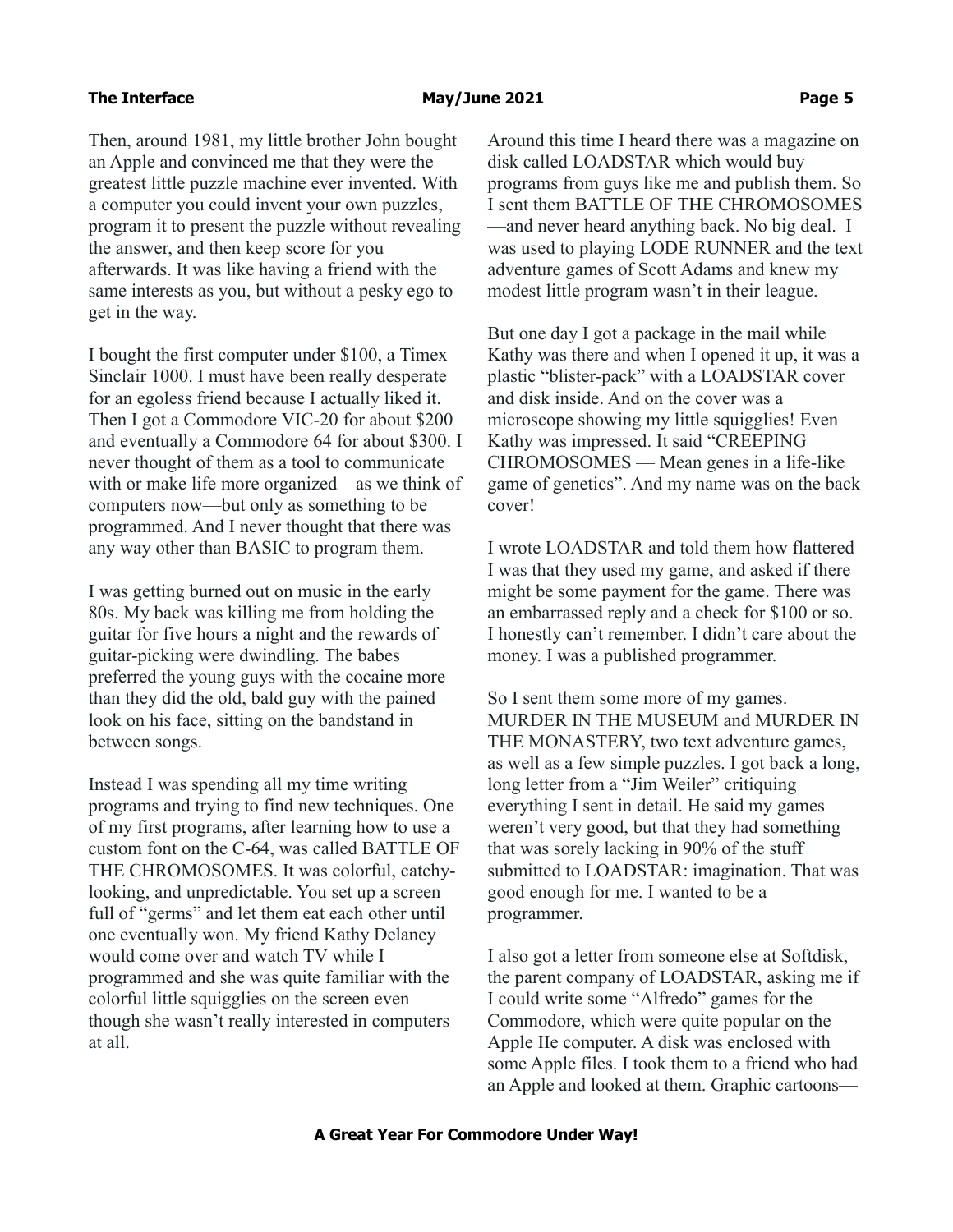### **The Interface Contract Contract Contract Contract May/June 2021 Contract Contract Contract Contract Contract Contract Contract Contract Contract Contract Contract Contract Contract Contract Contract Contract Contract Cont**

and I knew diddly about graphics. All I knew was the font-manipulating trick I used in CHROMOSOMES.

Then I received a form letter from Softdisk saying they were looking for an Apple editor. I called the company and talked to a man named Al Vekovius, one of the co-owners. I admitted I knew nothing about the Apple, or graphics, but I appreciated his offer. He said they were also looking for a Commodore 64 editor and I started to mumble that I'm afraid I don't know enough to be an editor, but instead asked, "Hmmm. How much does the job pay?" I had always made about \$9K a year playing in the band and lived from week to week as any musician did.

Al said, "Oh, \$20 thousand a year."

Yeeooow! I told him I'd get back to him and, after scrunching up my courage, called Softdisk back saying I'd love to come to work for them as a Commodore editor. I assured them I could do the job. Just as I had assured the US Army that I could type and drive a car when I was drafted back in 1967—and couldn't.

They sent me a check to fly out to Shreveport LA for an interview. I was met at the airport by coowner Jim Mangham and he showed me a little of the town, including a big old house on Gladstone Boulevard in the Highland district that he and his wife, Judi, had just moved into and were fixing up. Al and Jim and Judi, as well as Jim Weiler, took me out to dinner and apparently I answered their questions satisfactorily. Later on I found that they were actually kind of desperate to get someone to take over the Commodore magazine because all of their interests were in the new IBM magazine, BIG BLUE DISK.

I said all my goodbyes in Las Cruces and packed my station wagon full of computers and clothes and drove from one of my favorite cities, home of the best Mexican food in the world, across the

godawfully large state of Texas to Shreveport, where Taco Bell reigned. I was very nervous about Shreveport because in the 50s my mother and three brothers used to drive through it every summer on our way to visit with my grandparents in Thibodaux LA, deep in Cajun country. Before I-40 was built, US Highway 80 wended its way through the worst parts of Shreveport and we always considered it to be the ugliest city we'd ever seen.

But I soon found that it had changed quite a bit from the 50s and was really quite beautiful. Especially the Highland district, where two years later, after Jim and Judi had split up and she and I had married, I joined her in the big old house on Gladstone Boulevard. The house that was to become Ramble House.

--

### **Fender Tucker Interview, January 2021**

Questions conducted by Eric "AmigaLove" Hill.

**AL:** First off, thanks for taking the time to do this interview.

I've read you were originally a musician for many years before entering the publishing world (with a first name of Fender - that almost seems too cool to be true). Can you describe how you originally got into computers?

**FT:** I was not a fan of "computers" in 1975 when I went to college after 3 years in the army. It meant going to the computer center, typing code on punchcards, waiting for the IBM 360 (or whatever) to compile and run the program, and debugging it. But around 1980 my little brother John bought an Apple computer and argued that with your own computer all the hassles of the computer center were gone. The computer was a machine that you could program to keep secrets from you and challenge you to find them. An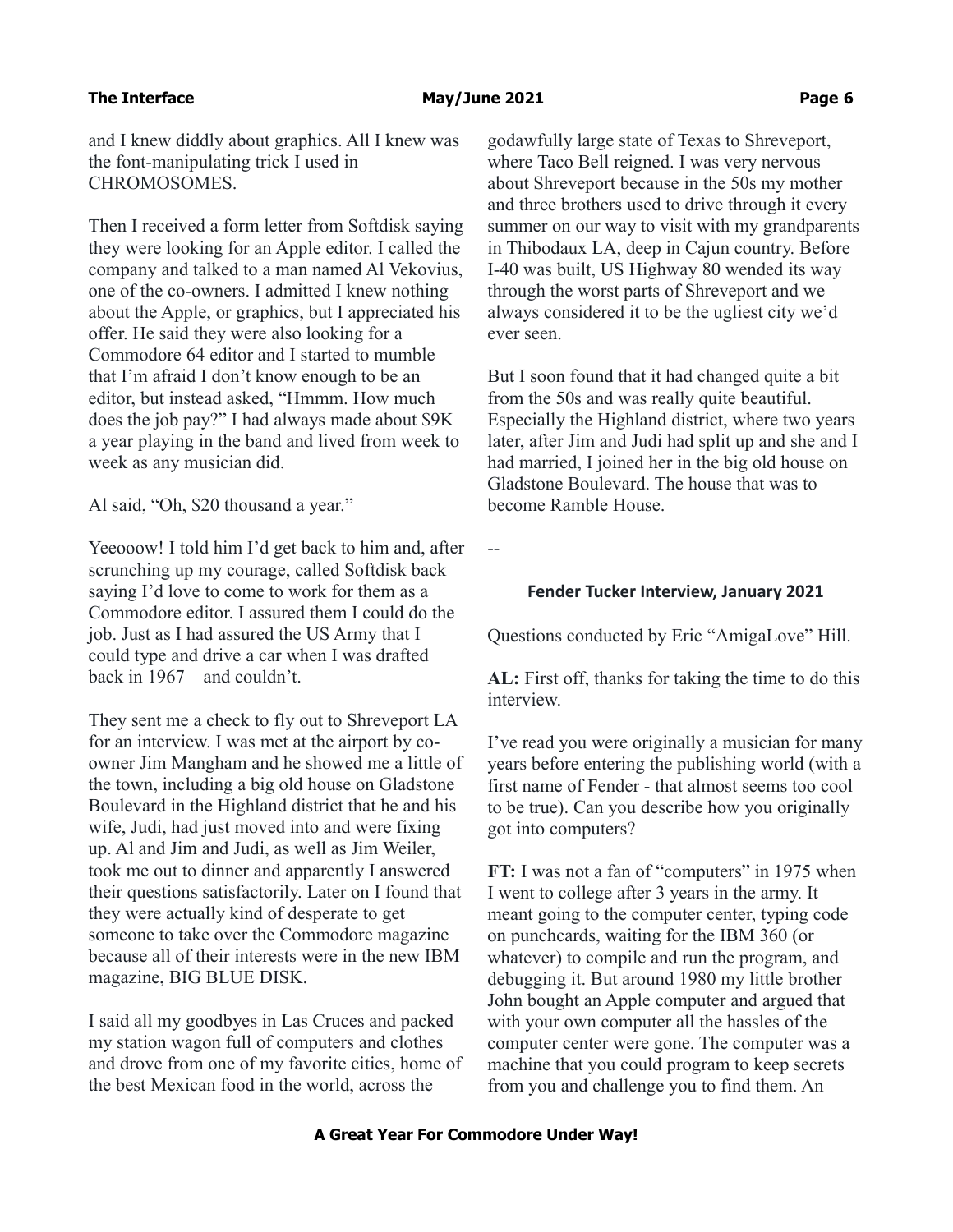### **The Interface Community Community Community Community May/June 2021 Community Community Community Community Community Community Community Community Community Community Community Community Community Community Community Com**

egoless friend or foe. So I bought a Timex Sinclair 1000 when the price dipped to \$99. Then a VIC-20 and by 1984 I had a Commodore 64.

**AL:** You started working for SoftDisk back in 1987 under the sister publication of Loadstar. Can you describe what SoftDisk the company was like when you arrived, and how you got the job? What roles did you have, and from when to when?

**FT:** I started at LOADSTAR in August of 1987 as the Managing Editor. I had nothing to do with the other magazines, Softdisk for the Apple II, Big Blue Disk for the IBM and later, Diskworld for the Mac. LOADSTAR #42 had just been published and for the next 157 months or so we cranked out issues. Mike Maynard and Jim Row did just about all of Issue #43 as I watched and learned. By 1989 Mike and Jim had left for PC work and Jeff Jones, from Gary, IN, and Scott Resh were assisting me. I believe it was around 2000 that we got to Issue #199 and Dave Moorman took over with further issues.

**AL**: At a high level, can you describe what Loadstar was for those here who might not have heard of it before?

**FT:** Softdisk was actually innovative. There were home computers and a few utilities and games for them but users were so starved for programs that they would actually type the code in from magazines. I typed a few in my day. So Jim Mangham, a PC programmer and inventor from Shreveport, LA, got the idea of typing in programs, saving them on a disk, and mailing the disk to subscribers. Great idea, but in 1981 5.25 in disks were expensive. So expensive that subscribers were expected to somehow store the programs and then send the disk back to be copied over with the next month's programs.

Thankfully, I didn't get on board until after the price of disks in bulk dropped and users could

keep the disks. I don't know if LOADSTAR ever was done this way.

**AL:** How often was Loadstar published and what physical forms did it take?

**FT:** LOADSTAR was always a monthly and started out on one 5.25" disk (both sides). By #45 there had been a couple of two-disk issues and by #46, I think, they were all two-disk issues. As soon as 3.5" disks became standard, we offered LOADSTAR on them, and added extra stuff from time to time.

**AL**: Was Loadstar offered at retail brick-andmortar bookstores (e.g. Waldenbooks, B. Dalton, etc.) or other newsstands? How did customers find Loadstar to purchase it and/or subscribe? Do you recall how much it cost?

**FT**: I heard about LOADSTAR through a Commodore magazine, RUN or Compute! By the time I became Managing Editor it had slowed down to a trickle in bookstores, but apparently it was featured prominently in 1984-1986 at computer stores. In 1993 (I think) I went to a World of Commodore convention in Los Angeles, and at a snazzy newsstand in Hollywood I found some LOADSTARs for sale. We used to advertise in Commodore-related computer magazines, but that slowed down soon after I took over. Wasn't LOADSTAR always around \$79 a year? You'd think I would remember but I don't. [**AL:** According to some of my paperwork, I've since discovered it was offered at \$69/year in 1987, but this price may have changed over time. It was also offered in various tiers of 6 months, 12 months and 2 years.]

**AL**: Did Loadstar have a market outside the United States?

**FT**: We did, especially in Canada, Great Britain, Australia and Germany, I think. By the mid-90s, Doreen Horne of Australia and Lee Novak of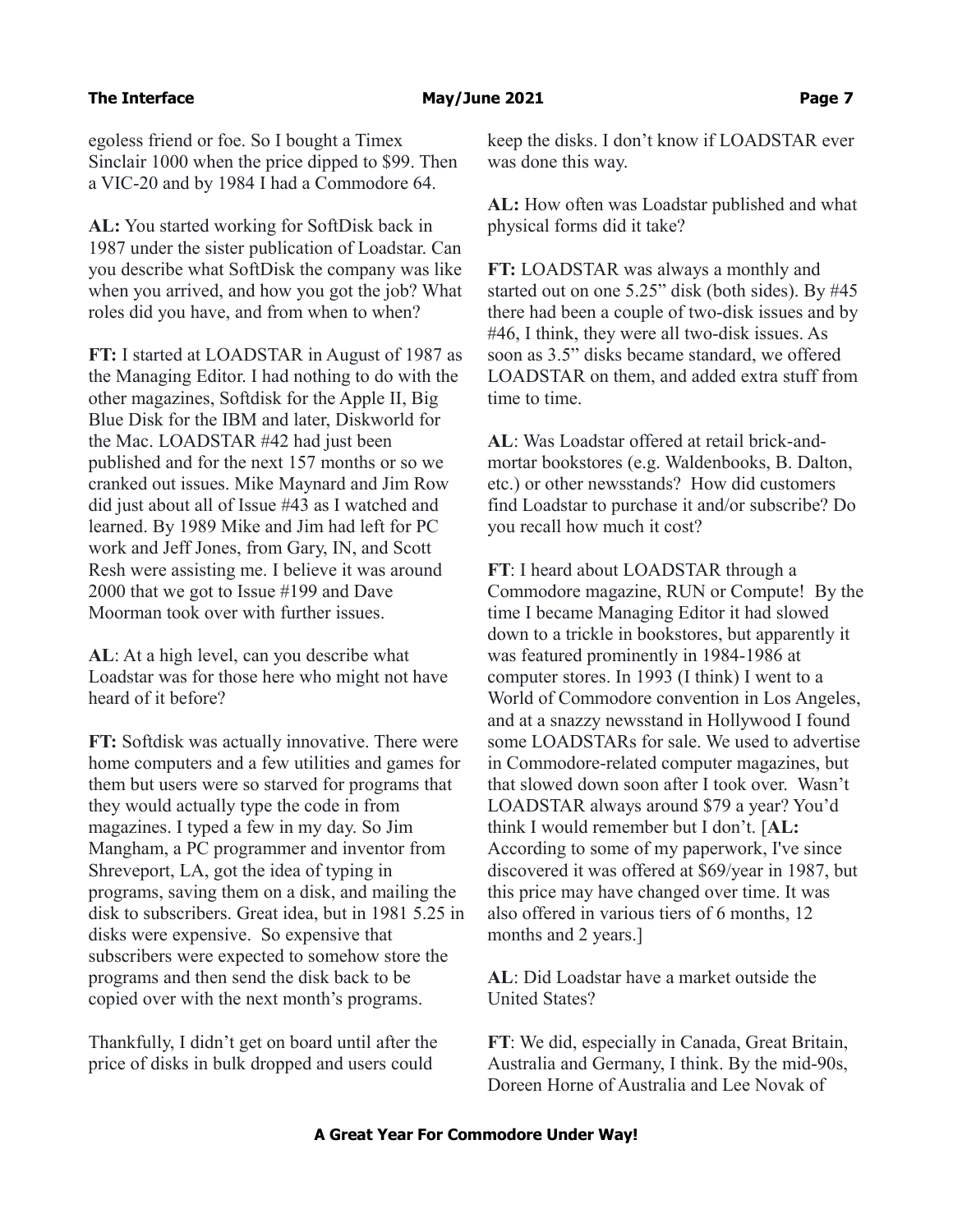Canada knew more about the inner workings of our "presenter" (as we called it) than I did.

**AL**: How were the actual disks produced?

**FT:** The disks were bought in bulk and there were times when some batches were more error-prone than others, but those problems weren't mine. At peak times in the early 90s, when LOADSTAR's subscriber numbers were around 20,000 and the other magazines' even more, there would be stations with one person feeding up to a dozen fast-copy machines. A disk would take less than a minute to copy so the worker was like an automaton in Metropolis, inserting, ejecting, sleeving and watching one's soul drain into the swamp.

**AL:** Loadstar seemed to be one part newsletter, one part software distributor. How did you find and select the software you wanted to put into an issue of Loadstar? How much of the software was produced in-house versus public domain?

**FT:** By the time I took over in 1987 LOADSTAR was pretty well-known by the best programmers in the US. So every week I received a half-dozen or so "submissions", of which a few showed promise and some were almost ready to go. At first Mike, Jim and I only checked programs for errors but by the time Jeff [Jones] and Scott [Resh] were hired we were much more comfortable with giving all programs a LOADSTAR look and modifying them. I never liked the standard C64 font and we always used our own, which fit into boxes better. In fact, I considered the 6502's font handling so powerful I insisted all graphics be different from the ones easily created using the built-in C64 font.

We rarely published stuff that was in the public domain until Jeff Jones started internetting around. The coders in Europe were coming up with all kinds of catchy "demos" that were all in machine language and if he found a good one, we would use it.

**AL:** Was Loadstar created on Commodore Computers?

**FT:** 100%, although Jeff used his PC for the LOADSTAR Letter. I used a C64 when I started at Softdisk but one day Judi [Mangham, cofounder of Softdisk] and I were in a Sears and saw a C128 for \$300 or so. Business was good at the time and I said I want a new computer and Softdisk paid for it. By 1997 there were dozens of C64s and maybe 10 C128s on the shelves in the storeroom.

**AL:** Do you recall what the largest circulation for Loadstar was at its peak, and when that was? What was the largest revenue Loadstar generated in a given year?

**FT:** 20,000 was about the most monthly subscribers we ever had. 1992? As mentioned elsewhere the first meeting I ever attended at Softdisk, Al Vekovius, the boss, introduced me as the new Managing Editor of LOADSTAR then proceeded to announce that the magazine was "failing". Compared to the PC magazine it was, but it was considered a cash cow because our expenses (salaries, equipment) were much less than the other magazines'.

One day around 1990 Al Vekovius said to me conspiratorially, "Guess what? Softdisk has more than a million dollars in the bank!" But other than that I have no idea what our revenue was. I was paid \$20K in 1987 and was raised to \$30K by 1992. For the previous 25 years, when I was a guitar picker in bar bands I was lucky to make \$10K a year so my LOADSTAR years were my gravy years.

**AL:** What was the largest your team got back in the heyday of the Commodore 64 and 128 market?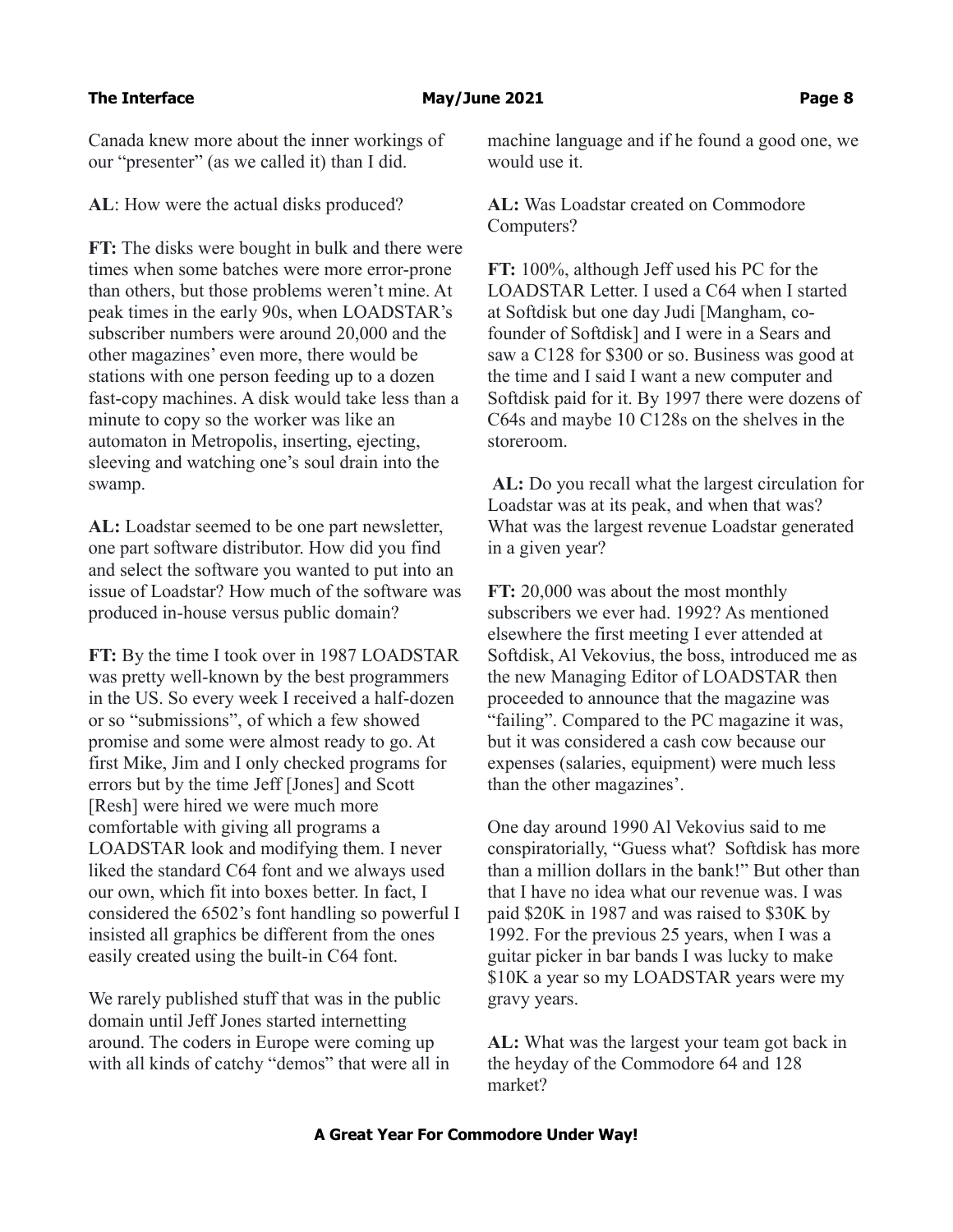### **The Interface Contract Contract Contract Contract May/June 2021 Contract Contract Contract Page 9**

**FT:** Around 1988 Al told us in a meeting to keep our eyes out for good programmers. Mike Maynard and Jim Row were moving to other magazines so I took him at his word. Jeff Jones, a programmer from Gary IN who had won a LOADSTAR programming contest, seemed like a good candidate so I offered him the same deal I had received a couple of years before. He and his family moved down and Jeff became an integral part of the magazine. He learned machine language and designed a new presenter. Then I asked Scott Resh, who was brashly confident on the phone, to join in and he moved from New England, I believe. He turned out to be an ML wiz and wrote many tools for Jeff and me to use in our BASIC programs.

**AL:** Did SoftDisk (and/or Loadstar) fashion themselves to be a software and game development house? Can you talk about when the guys at id Software (John Romero, John Carmack) joined SoftDisk, and what the hope for that relationship was at the time?

**FT:** We never had any ambition other than to keep making LOADSTARs as long as possible. Al and Judi liked the fact that LOADSTAR was a consistent cash cow, but any ambitions were for the PC or Mac magazines.

I never talked much with Romero or Carmack while they were there. The Softdisk meetings were filled with complaints about missed deadlines and one day I suggested that we scale back our programs to fit the schedule and Carmack said, "We don't think that way." I never knew the whole story about the id guys. The book about them (Masters of Doom?) has a very short description of the brouhaha. The id guys came up with a brilliant marketing strategy and game and left the company just before it took off. They got the Ferraris and fame but LOADSTAR wasn't affected. I never liked Ferraris.

**AL:** Did Loadstar, or SoftDisk, ever create disk mags for Commodore's Amiga product line? If not, do you recall why?

**FT:** Yes, Softdisk had an Amiga magazine planned. But was there ever an issue? I don't remember.

**AL:** Can you describe how Loadstar was spun off from SoftDisk, and how you came to co-own the property? When did that happen?

**FT:** It was like an episode of As the World Turns. Judi and Jim Mangham had a dust-up about six months after I started working and got divorced. Al Vekovius dropped a hint that maybe somebody ought to keep Judi company and I had been thinking about it for a while anyway, so we went to a New Years' Eve party at George Leritte's, a PC programmer. The rest is history. When Softdisk dissolved in the mid 90s LOADSTAR was still doing well enough to keep me and Judi on a payroll. Jeff left sometime in the late 90s, I think. We called the new company J&F Publishing, and you can probably check my dates by looking on the issues. I'm guessing about a lot of the dates.

I read in the "Y2K Loadstar Letter #76" that the newsletter was put to bed at that point in the year 2000 and moved entirely to the website and disk formats. What became of Mr. Jeff Jones, author of the newsletter, at that point?

I hope Jeff can supply this info. [Jeff was unavailable to respond at the time this was published, but has since allowed the use of some of his photos]

**AL:** Do you still keep in touch with any of your colleagues from Loadstar and SoftDisk?

**FT:** Jim Weiler, an Apple programmer who started at Softdisk at its onset in 1981 (I think), has been my partner at Ramble House since the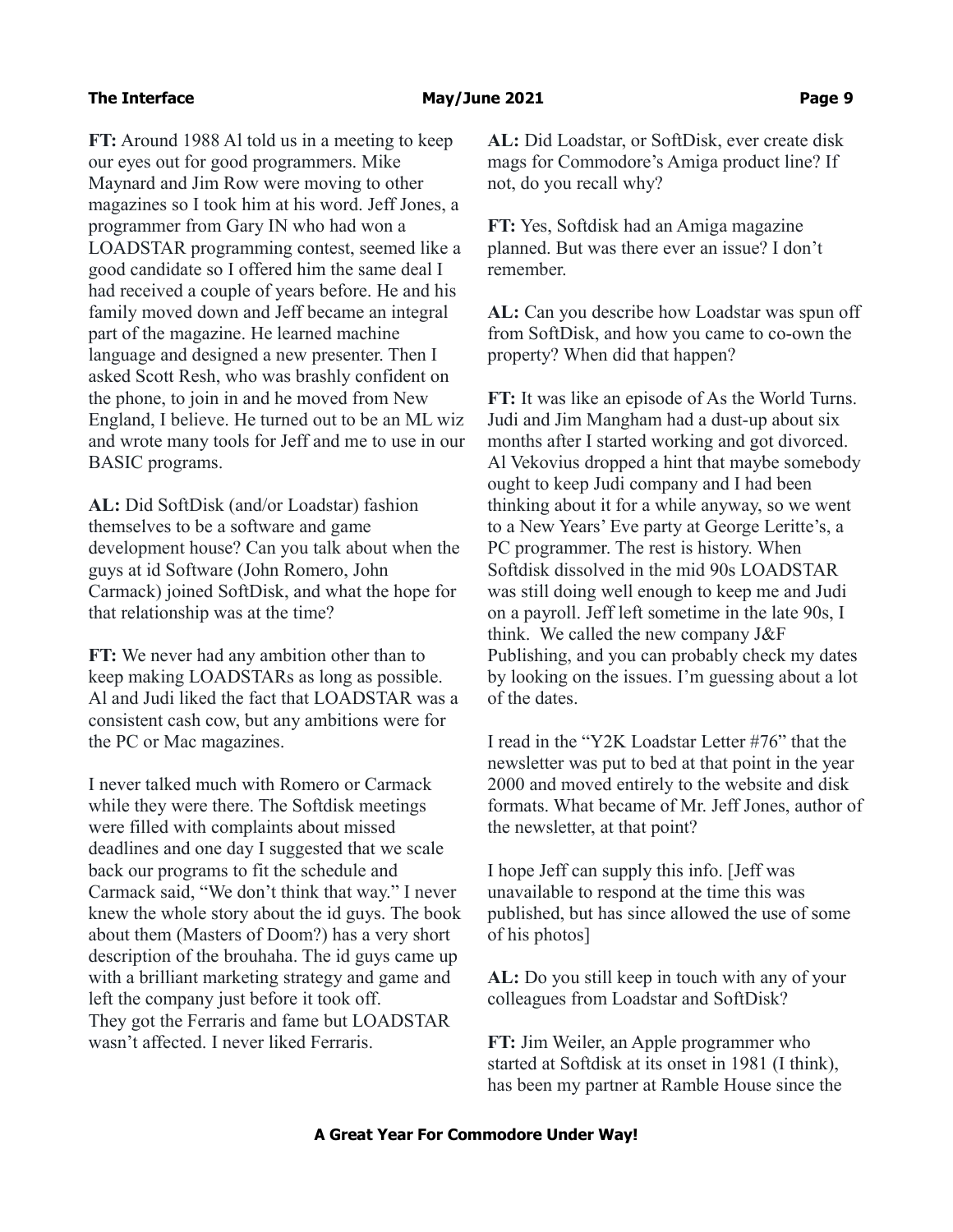### **The Interface Community Community Community Community May/June 2021** Community Community Page 10

beginning. He invented the RH process and in my opinion, we were one of the first print-on-demand companies in the world. Dan Tobias lives in Boca Raton, I think. The Vekoviuses are back in Shreveport and if this virus ever lets up, we will drive up there and visit them.

**AL:** Do you have a personal favorite issue of Loadstar that you think back on fondly or are most proud of producing?

**FT:** My favorite programs were by Jon Mattson, Lee Novak, Johnny Harris, Barbara Schulak. Graphics by Walt Harned. Music by Dave Marquis. If I were to scan LOADSTAR Compleat I would find many more who deserve mention. There's a game that I adapted. The mechanics of the game were taken from a book by Raymond Smullyan, but the theme was based on Philip Jose Farmer's World of Tiers series. It's called Veil of Tiers and the graphics were done by Walt Harned. The game turned out to be better than I expected and actually has some strategy to it. I can't remember which issue it was on.

**AL:** Were you with the company when SoftDisk decided to expand its product line to include becoming an ISP (internet service provider) and web host? If so, how did that transformation come about?

**FT:** I knew nothing about this. I used to doodle in meetings (for maybe a year) and I'd hear stuff about the internet but would tune it out. I had a CompuServe connection by 1991 but I was not much of a surfer.

**AL:** What was your favorite Commodore computer? Did you have any favorite software you used on a regular basis?

**FT:** You'd think I would know a lot about games and the computers themselves but I never did. The only game I ever got good at was Lode Runner and I later discovered just how relatively bad I

was. Some of those old LR screens are brilliantly designed.

**AL:** Do you still have any of your old Commodore machines?

**FT:** No, although I spotted a Super Snapshot 4 cartridge the other day.

**AL:** Loadstar lasted well beyond the lifespan of Commodore itself. At what stage did you personally decide it was time to step down? Can you talk about the time when Loadstar (and Loadstar 128) were deemed to be "put to bed" and how that came about?

**FT:** By 1999 we had cut back on our salaries (Judi's and mine) so low that Judi found another job in town. Dave Moorman said he would like to take over and we knew that he could do a good job. He and his wife had stayed with us at one time and Dave and I worked a bit.

**AL:** Can you describe how you came to become an independent book publisher under the Ramble House brand?

**FT:** In 1998 somebody at Softdisk challenged Jim Weiler to make a book with his computer stuff. After many trials he figured out a way to print the book from a PDF and bind the pages into a perfect-bound paperback using a glue gun and an upside-down clothes iron. He showed it to me. I was intrigued by an old mystery author, Harry Stephen Keeler, and I couldn't find any of his books. But I was able to get a few through interlibrary loan and we decided to scan the library books and make Keelers of our own. But we also offered our services to other authors.

Vanity Press has been around for centuries. If you buy a bunch of your own books, you can get a press to print and bind them. Usually you need to buy 200 or so copies to make it worthwhile. We claimed to be able to make as few as 1 copy for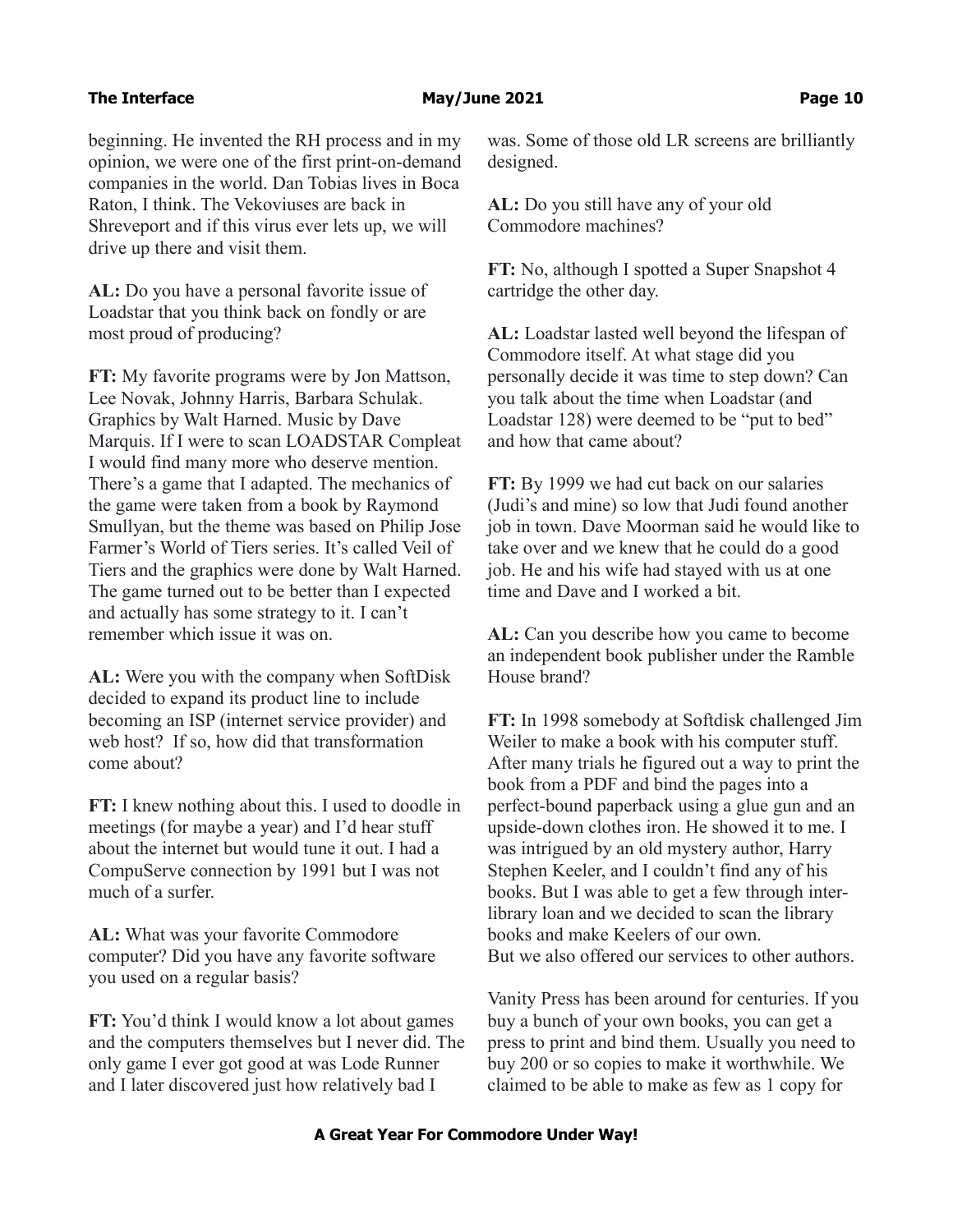your \$20. We did that for a few years or so, during which I made about 2000 books. But then big tech invented something called a DocuTech machine which could make a book in a few seconds, and we realized we could sell more books, at a cheaper price, if we had Create Space and Lulu make books for us. So my bookmaking slowed down and I made my last book about a year ago. I numbered them and the number is around 4700 books made by my inkstained hands.

**AL:** Thanks for your time and for telling us your experiences. I hope this walk down memory lane was as enjoyable for you as it was for us.

--

The Compleat Loadstar archive is available for purchase and download from Fender Tucker to this day. It includes disk issues 1 -199 for C64 as well as 1 - 42 for C128 for both 1541 and 1581 drives.

In addition, it includes a vast archive of the many Lodestar newsletters, cover images, music files that have been converted to MP3, and several images organized by author.

You can place your order to download the entire collection for \$15 at [http://www.ramblehouse.com/loadstarcompleat.ht](http://www.ramblehouse.com/loadstarcompleat.htm)

m and please tell Fender AmigaLove sent you.

Here's some of what you'll get in the impressive and historically important Loadstar treasure trove:

All 199 issues of LOADSTAR in .d64 and .d81 format

All 42 issues of LOADSTAR 128 in .d64 format .TXT files of all of the text on the issues for fast searching on your PC

All 21 issues of UpTime (a rival disk magazine that LOADSTAR soundly defeated and bought) JPGs of all of the color covers of the issues when LOADSTAR was sold in stores PDFs of all 73 issues of The LOADSTAR Letter, Jeff Jones' excellent newsletter companion to LOADSTAR

MP3s of selected Knees Calhoon songs .d64 files of every LOADSTAR product published separately from the monthly issues: the Compleat Bible, the Compleat Programmer, all five LOADSTAR Extras, Barbara Schulak's puzzles, etc.

All of Dave Marquis' SID and MIDI music All of Walt Harned's artwork -- Walt is the most prolific artist ever for the Commodore computer You can find the rest of the Loadstar Collection, 200-250 - the issues after Mr. Tucker's departure available for download at

<https://loadstargallery.webs.com/200-219> These were produced from the years 2000 - 2008.

--

Before signing off, Fender Tucker had one more small nugget he wanted to share with the Commodore community.

Enjoy.

--

### **DOWN TO THE LAST BYTE**

### **by Fender Tucker August, 2020**

I imagine that programmers for our modern computers and tablets are rather blase about "memory requirements" since we now count storage in gigabytes or even terabytes. But there once was a time when bytes were harder to come by and programmers for the Commodore 64 and other 8-bit computers had to resort to all sorts of digital gymnastics to get things to fit. This is a story of how I was able to save the day by remembering a little algorithm that illustrates just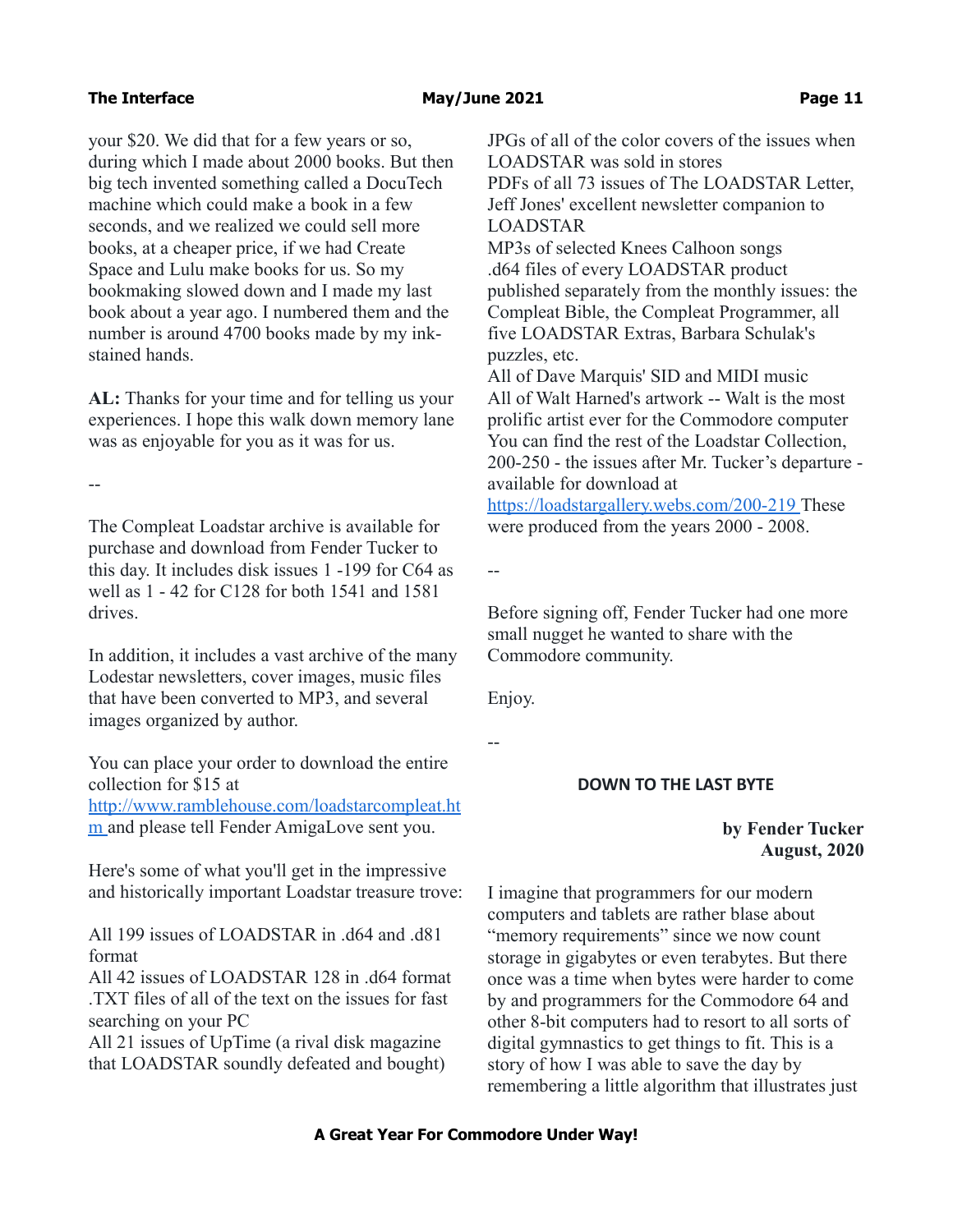### **The Interface The Interface Construction Channel May/June 2021 Construction Channel Page 12**

how desperate for memory we sometimes were in those halcyon days.

I was working with an excellent machine language programmer whose name I have since forgotten. He had written an important, serious tool (maybe a spreadsheet or database?) and it was just about finished. I wanted it for LOADSTAR badly. But he had a snag. He had one more small feature he had to add but he had run out of memory. A 6502 processor has 65536 bytes but much of that is used for other things so he needed somehow to squeeze in about 20 bytes. Not kilobytes or megabytes. 20 measly little bytes.

His program had quite a few features that were "toggles", meaning switches that went from on to off each time you went to them in the program. I had learned about a nifty algorithm that might be simpler than what he was doing for the toggles. Here is what he was doing. It was in machine language but in BASIC it would be something simple like

100 IF TOG = 1 THEN TOG = 0: GOTO 120  $110$  TOG = 1 120 Program continues

If it's 0 then it's now 1. If it's 1 then it's now 0. A simple toggle making TOG flip from 0 to 1 and back again.

So I suggested the algorithm I had learned. Check it out.

 $100$  TOG = 1 - TOG

It does the same thing as the 3 lines above but in one quick operation that doesn't require any comparisons or IF statements. If TOG equals 0 then TOG becomes 1. If it's 1 then it becomes 0.

The programmer thought it over and changed all his toggles to a simple  $TOG = 1 - TOG$  and saved

the 20 bytes he needed to finish the program and have it published on LOADSTAR. Victory!

This may be the most simplistic algorithm story ever told but it illustrates the power of algorithms. There are some being devised that are worth billions to big business and science. There are algorithms that know you better than you know yourself. I am so proud to have been involved with programming when every single byte mattered. We did so damn much with those 65535 bytes and thanks to Robin Harbron and other old LOADSTARites there are still new things happening in the Commodore World.



Thanks to helpful cooperation from The Interface contributors and guests, we are getting the newsletter out in time. Please look for the next issue of our paper to come out sometime around September  $15<sup>th</sup>$ , 2021.



**>>--> Officers and Keypersons <--<<**

| Vice-president  Roger Van Pelt        |
|---------------------------------------|
|                                       |
| The Interface Editor  Lenard Roach    |
|                                       |
| Club equipment  Roger Van Pelt        |
| Meeting place reservation  Dick Estel |
|                                       |